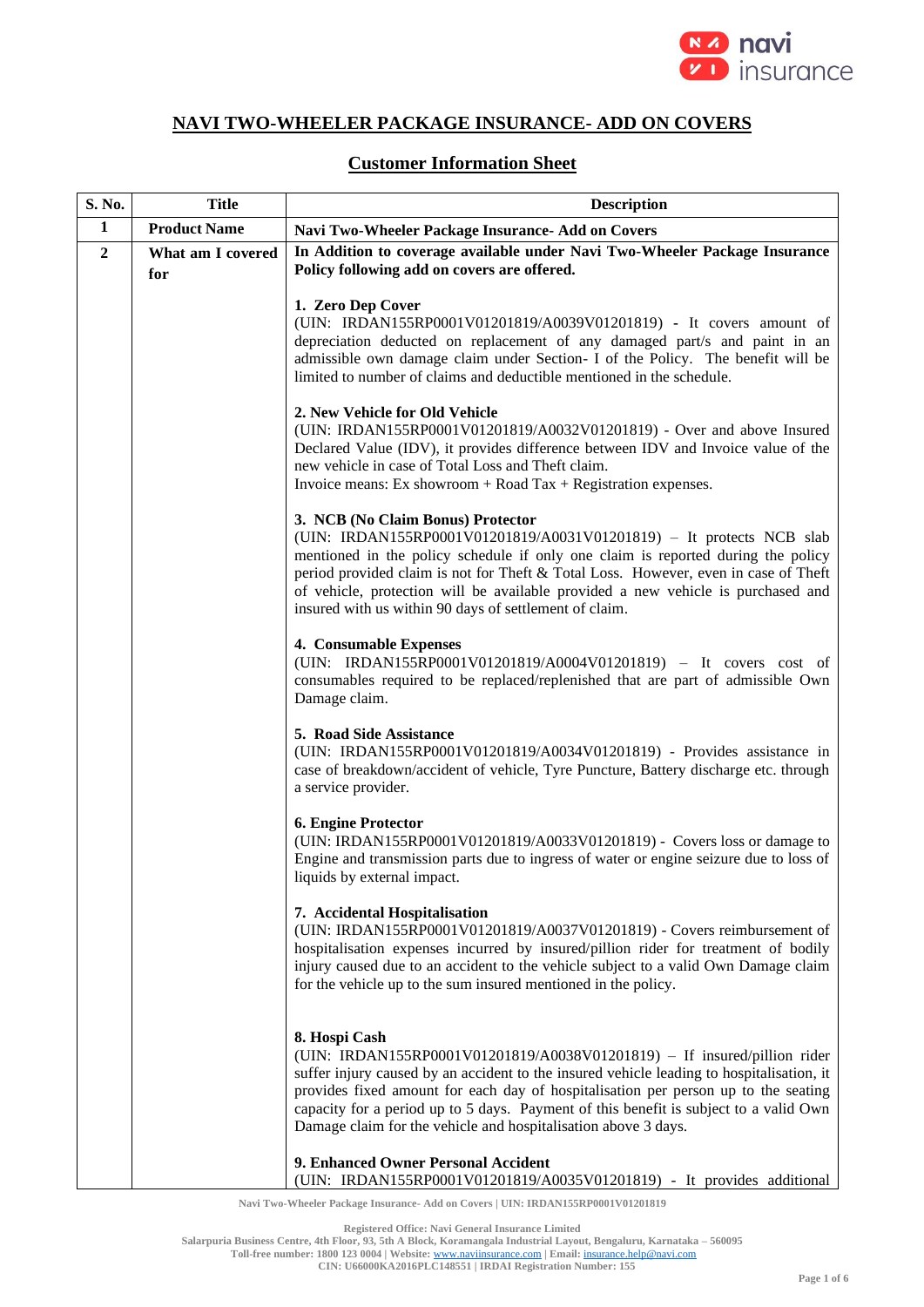

|              |                                                  | Personal Accident benefit for Owner up to the sum insured specified in the schedule<br>for accidental death and permanent disability/loss of body parts due to an accident<br>involving the insured vehicle.                                                                                                                                                                  |
|--------------|--------------------------------------------------|-------------------------------------------------------------------------------------------------------------------------------------------------------------------------------------------------------------------------------------------------------------------------------------------------------------------------------------------------------------------------------|
|              |                                                  | 10. Enhanced Pillion Rider Personal Accident<br>(UIN: IRDAN155RP0001V01201819/A0036V01201819) - It provides additional<br>Personal accident benefit for Pillion Rider of vehicle up to the sum insured specified<br>in the schedule for accidental death and permanent disability/loss of body parts due to<br>an accident involving vehicle insured.                         |
|              |                                                  | 11. EMI Protector<br>(UIN: IRDAN155RP0001V01201819/A0040V01201819)- It provides Onetime<br>payment of EMI/s of insured vehicle if insured is hospitalised for more than 7 days<br>due to an accident involving insured vehicle and there is a valid and admissible claim<br>under the policy as per following eligibility criteria.                                           |
|              |                                                  | 08 <sup>th</sup> Day of Hospitalisation<br>$1st$ EMI<br>After 1 month of Hospitalisation<br>$2nd$ EMI<br>$3rd$ EMI<br>After 2 month of Hospitalisation                                                                                                                                                                                                                        |
|              |                                                  | 12. Outstanding Loan Protector<br>(UIN: IRDAN155RP0001V01201819/A0005V01201819)- It provides for payment of<br>outstanding loan on the insured vehicle, if an injury resulting due to the accident of<br>the insured vehicle, within six calendar months of the occurrence leads to Insured's<br>Death<br>1.                                                                  |
|              |                                                  | 2.<br>Loss of two limbs or sight of two eyes or one limb and sight of one eye<br>Permanent Total Disablement from injuries other than named above.<br>3.                                                                                                                                                                                                                      |
| $\mathbf{3}$ | the<br>What<br>are<br>major<br><b>Exclusions</b> | Zero Dep cover<br>1.<br>a) Deductible as mentioned in the policy schedule.                                                                                                                                                                                                                                                                                                    |
|              | in the policy:                                   | <b>Consumable Cover</b><br>2.<br>Any consumable not associated with admissible Own Damage claim under<br>a)<br>section I (Own Damage) of the policy.<br>Any consumables that are related to wear and tear and not directly related to<br>b)<br>claim.                                                                                                                         |
|              |                                                  | 3.<br><b>Engine Protector</b><br>Any consequential loss, wear and tear, mechanical $\&$ electrical failure and<br>a)<br>parts falling under warranty.<br>b) Loss or damage due to corrosion of engine or parts thereof due to delay in<br>intimation.<br>Depreciation on parts unless zero dep cover is opted.<br>c)                                                          |
|              |                                                  | <b>Enhanced Owner Personal Accident</b><br>4.<br>intentional self-injury, suicide or attempted suicide, physical defect or<br>a)<br>infirmity or<br>owner driving the vehicle under the influence of intoxicating liquor or drugs.<br>b)                                                                                                                                      |
|              |                                                  | <b>Enhanced Pillion Rider Personal Accident</b><br>5.<br>intentional self-injury, suicide or attempted suicide, physical defect or<br>a)<br>infirmity or<br>b) Driver/pillion of the vehicle under the influence of intoxicating liquor or<br>drugs.                                                                                                                          |
|              |                                                  | <b>Accidental hospitalisation</b><br>6.<br>Any expenses related to a sickness, disease, medical disorder not directly<br>a)<br>consequential to the accident,<br>Any expenses towards psychosomatic disorders of any kind, whether caused<br>b)<br>or accentuated by accident or otherwise.<br>Any expenses, if the treatment is started after 10 days from the date of<br>C) |

**Registered Office: Navi General Insurance Limited**

**Salarpuria Business Centre, 4th Floor, 93, 5th A Block, Koramangala Industrial Layout, Bengaluru, Karnataka – 560095**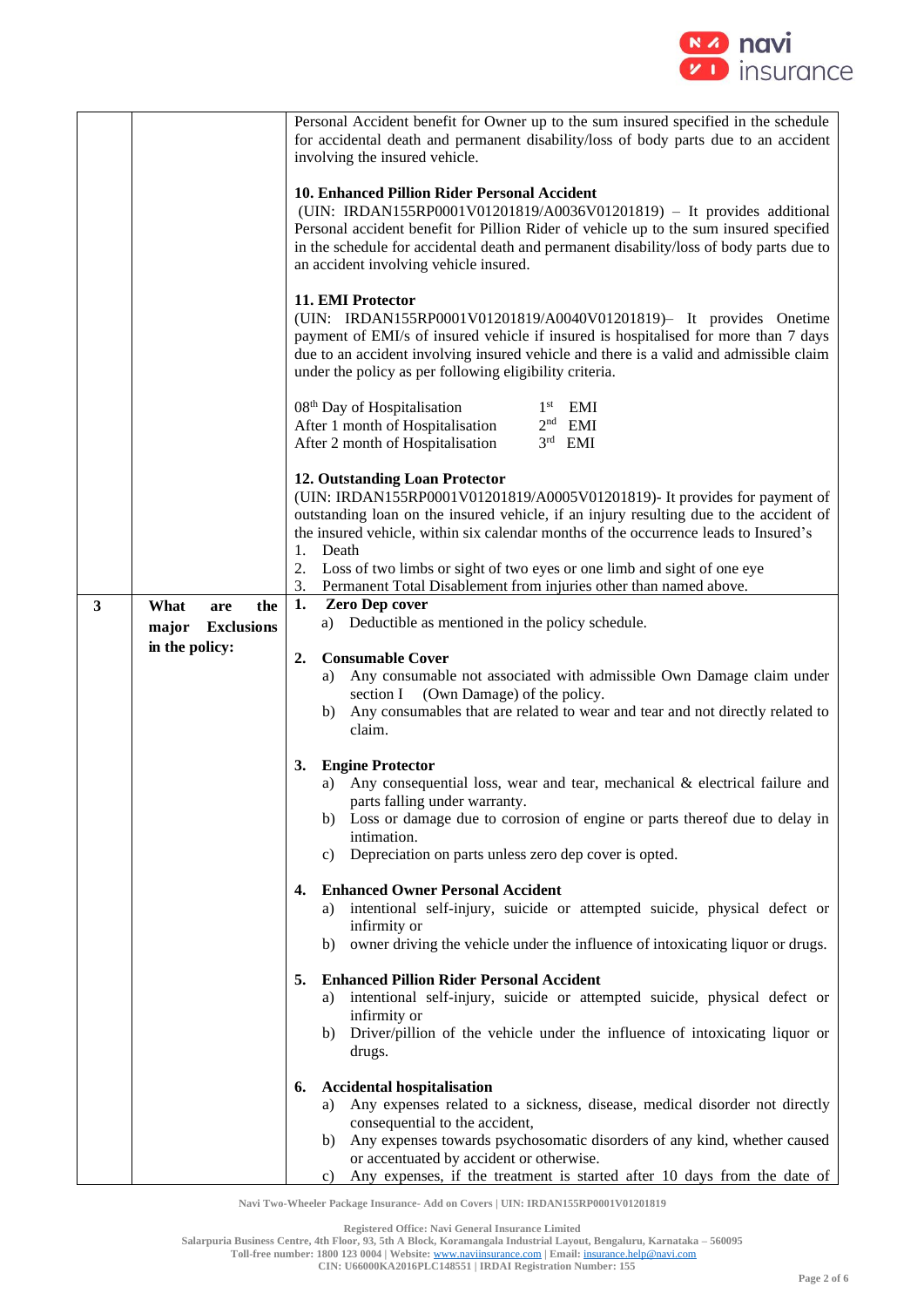

|   |               | Accident unless verified and certified by the medical practitioner.<br>Any expense arising or resulting from or traceable to intentional self-injury,<br>d)                                                      |
|---|---------------|------------------------------------------------------------------------------------------------------------------------------------------------------------------------------------------------------------------|
|   |               | suicide or attempted suicide,.                                                                                                                                                                                   |
|   |               | Any expense of a person driving the vehicle arising or resulting from or<br>e)<br>traceable to an accident happening whilst such person is under the influence<br>of intoxicating liquor or drugs.               |
|   |               | 7.                                                                                                                                                                                                               |
|   |               | Hospi Cash<br>a) If Hospitalisation does not exceed 3 days.                                                                                                                                                      |
|   |               | 8. EMI Protector                                                                                                                                                                                                 |
|   |               | Any penalty, interest, charges levied due to default in payment by financer.<br>a)                                                                                                                               |
|   |               | <b>Outstanding Loan Protector</b><br>9.                                                                                                                                                                          |
|   |               | Any penalty, interest, charges levied due to default in payment by financer.<br>a)                                                                                                                               |
|   |               | 10. Road Side Assistance<br>Act of God (including exceptional adverse weather conditions), earthquake,<br>a)                                                                                                     |
|   |               | fire                                                                                                                                                                                                             |
|   |               | b) Loss of or damage to luggage or other personal effects that might occur<br>during the services performance.                                                                                                   |
|   |               | Vehicles used for the purpose of racing, rallying, motor-sports.<br>C)                                                                                                                                           |
|   |               | Routine repairs/services at user's home or other location.<br>d)<br>Consequential damages arising out of repair on the spot/towing or any other<br>e)                                                            |
|   |               | road side assistance services.<br>f)                                                                                                                                                                             |
|   |               | Any event not stated in coverages.                                                                                                                                                                               |
|   |               | (Note: the above is a partial listing of the policy exclusions. Please refer to the<br>policy document for the full listing)                                                                                     |
| 4 | <b>Claims</b> | <b>Claim Notification &amp; Registration:</b>                                                                                                                                                                    |
|   |               | Notify or submit a claim by following way;                                                                                                                                                                       |
|   |               | By calling Toll Free 18001230004 OR<br>By sending an E Mail to insurance.help@navi.com OR<br>٠                                                                                                                   |
|   |               | For Senior Citizens, we have a special cell and our Senior Citizen Customers<br>٠                                                                                                                                |
|   |               | can email us at seniorcare@navi.com for priority resolution<br>Through Customer Portal on website www.naviinsurance.com OR                                                                                       |
|   |               | Using Mobile App OR<br>٠                                                                                                                                                                                         |
|   |               | Directly walk into branch                                                                                                                                                                                        |
|   |               | While notifying the claim, following information should be provided:                                                                                                                                             |
|   |               | Name of insured<br>$\bullet$<br>Insured contact numbers<br>$\bullet$                                                                                                                                             |
|   |               | Policy number<br>٠                                                                                                                                                                                               |
|   |               | Date and time of loss<br>Location of loss                                                                                                                                                                        |
|   |               | $\bullet$<br>Nature and approximate extent of loss<br>$\bullet$                                                                                                                                                  |
|   |               | Place and contact details of the person at the loss location<br>$\bullet$                                                                                                                                        |
|   |               | <b>After Notification &amp; Registration:</b>                                                                                                                                                                    |
|   |               | <b>Own Damage Claims:</b>                                                                                                                                                                                        |
|   |               | You are advised to shift your vehicle to any of our network garage to avail "cashless"<br>facility. Alternatively, you may shift your vehicle to any garage of your choice to<br>avail claim as "Reimbursement". |
|   |               |                                                                                                                                                                                                                  |

**Registered Office: Navi General Insurance Limited**

**Salarpuria Business Centre, 4th Floor, 93, 5th A Block, Koramangala Industrial Layout, Bengaluru, Karnataka – 560095**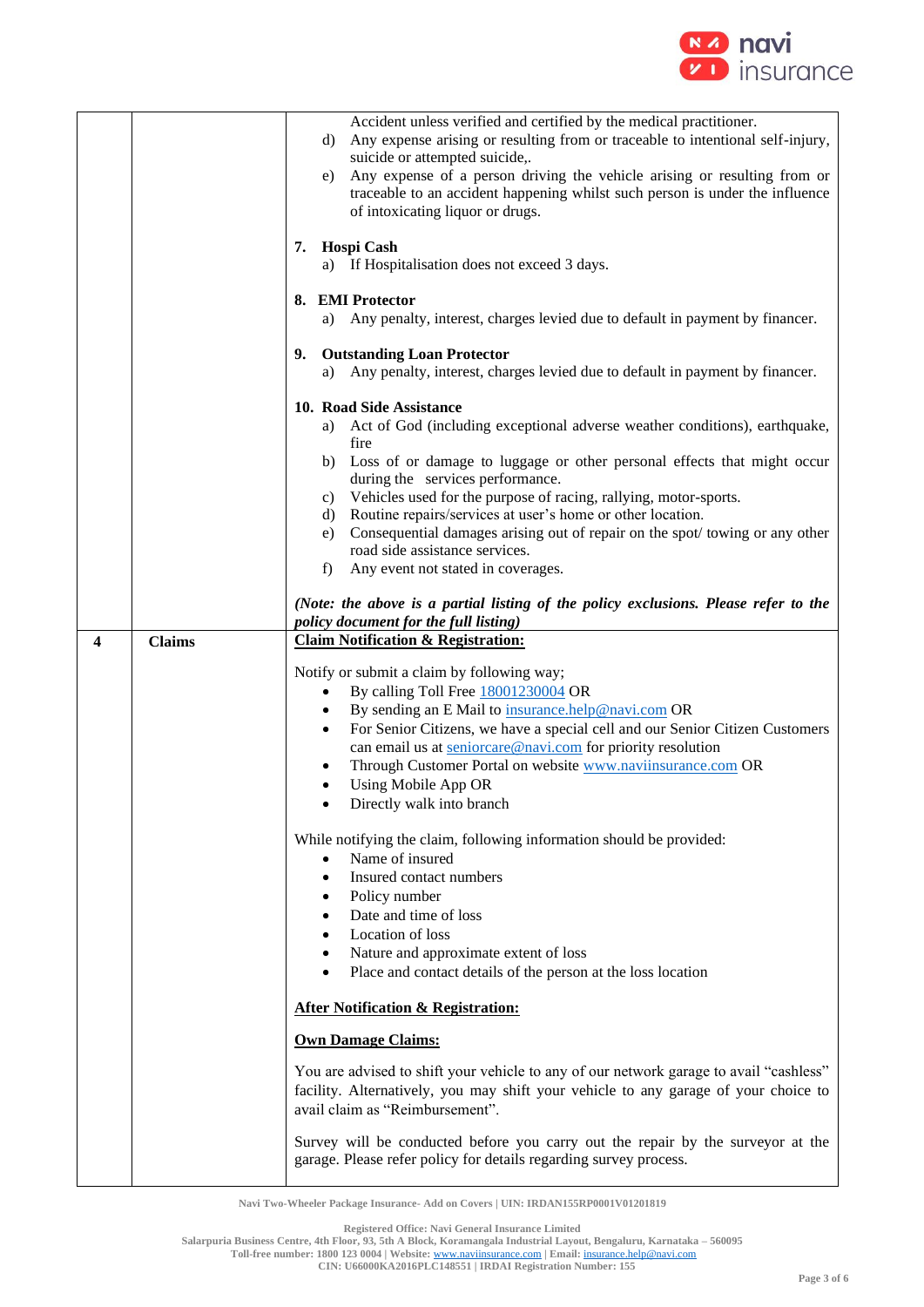

| The Company has option to repair, reinstate or replace the vehicle or part thereof<br>and/or its accessories or may pay in cash the amount of the loss or damage and the<br>liability of the Company shall not exceed:                                                                                                                                   |
|----------------------------------------------------------------------------------------------------------------------------------------------------------------------------------------------------------------------------------------------------------------------------------------------------------------------------------------------------------|
| (a) for total loss / constructive total loss of the vehicle - the Insured's Declared<br>Value (IDV) of the vehicle (including accessories thereon) as specified in the<br>Schedule less the value of the wreck.                                                                                                                                          |
| (b) for partial losses, i.e. losses other than Total Loss/Constructive Total Loss of the<br>vehicle - actual and reasonable costs of repair and/or replacement of parts<br>lost/damaged subject to depreciation as per limits specified (Not applicable if add<br>on cover is opted for covering depreciation) and any other applicable add on<br>cover. |
| Following are the documents that will be needed for survey and processing of Own<br>Damage claim:                                                                                                                                                                                                                                                        |
| Claim Form completely filled and duly signed by Insured (CO's seal need to be<br>٠<br>affixed in case the insured is a Firm/Company)                                                                                                                                                                                                                     |
| Copy of Registration Certificate (original for verification)<br>Copy of Motor Driving License of the person driving the vehicle at the time of<br>accident (original for verification)                                                                                                                                                                   |
| Police Report / Panchnama (In case of Partial Theft / Third Party property<br>$\bullet$<br>damage / Death / Body Injury / Damage due to Riot, Strike and Malicious act)<br>KYC documents (Address Proof as per policy & ID proof) if claim amount<br>$\bullet$                                                                                           |
| exceeds Rs.1 lakh.<br>Cancelled Cheque (CTS complied) or Filled NEFT Mandate form for online<br>transfer of claim payment. (For reimbursement claims only).                                                                                                                                                                                              |
| <b>Own Damage Claim Settlement:</b>                                                                                                                                                                                                                                                                                                                      |
| After receipt of all relevant claim document, surveyor will assess the loss and<br>1.<br>issue work order.                                                                                                                                                                                                                                               |
| The surveyor may conduct re-inspection once repairs are completed.<br>2.                                                                                                                                                                                                                                                                                 |
| NAVI GI will issue a Claim Amount Confirmation (CAC) on receipt of<br>3.<br>original/proforma repairing bill.                                                                                                                                                                                                                                            |
| You can take the delivery of your vehicle by paying your share in claim and/or<br>4.<br>amount towards any non-accidental work. While taking delivery of your<br>vehicle, submit Satisfaction letter signed by you (CO's seal need to be affixed<br>in case the insured is a Firm/Company) to garage.                                                    |
| We will release claim payment within 7 working days after receipt of all claim<br>document.                                                                                                                                                                                                                                                              |
| Personal Accident Claims: Claims will be settled post receipt of necessary<br>documents.                                                                                                                                                                                                                                                                 |
| We will require following documents to process your claim. You may provide the<br>same to enable us to promptly settle your claim.                                                                                                                                                                                                                       |
| <b>Documents for Personal Accident Claims</b>                                                                                                                                                                                                                                                                                                            |
| Policy copy                                                                                                                                                                                                                                                                                                                                              |
| Certificate of from government hospital doctor confirming the nature and<br>degree of disability                                                                                                                                                                                                                                                         |
| Discharge summary of the treating hospital clearly indicating the Hospital<br>Registration No.                                                                                                                                                                                                                                                           |

**Registered Office: Navi General Insurance Limited**

**Salarpuria Business Centre, 4th Floor, 93, 5th A Block, Koramangala Industrial Layout, Bengaluru, Karnataka – 560095**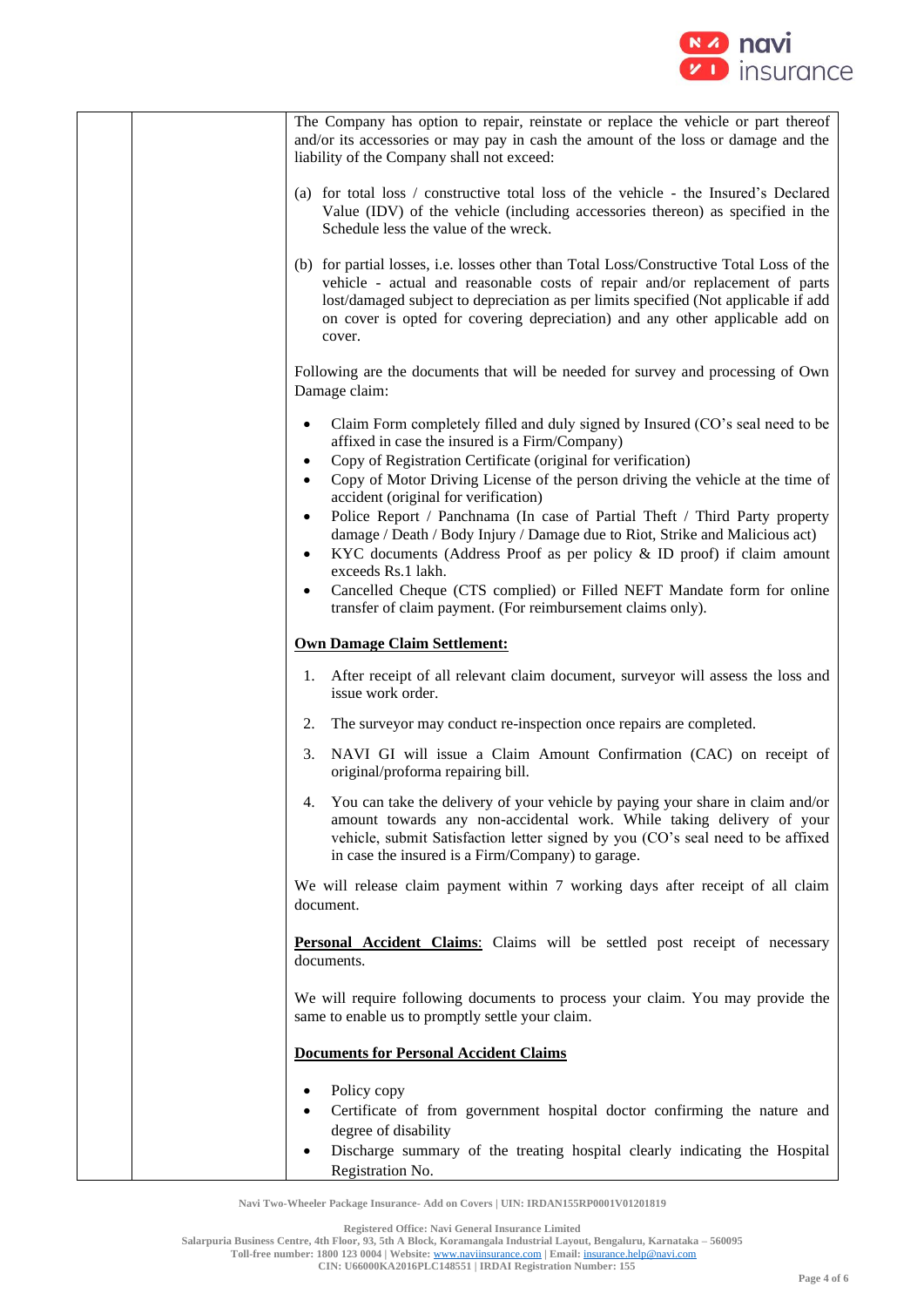

|   |                                   | Diagnostic reports<br>$\bullet$<br>FIR / Panchnama- (if Notified to Police) Attested or Original<br>$\bullet$<br>Final Police Report- (if applicable)<br>٠<br>Death Certificate*<br>$\bullet$<br>Post Mortem report*<br>٠<br>Legal Heir certificate /nominee certificate*                                                                                                                                                                                                                                     |
|---|-----------------------------------|---------------------------------------------------------------------------------------------------------------------------------------------------------------------------------------------------------------------------------------------------------------------------------------------------------------------------------------------------------------------------------------------------------------------------------------------------------------------------------------------------------------|
|   |                                   |                                                                                                                                                                                                                                                                                                                                                                                                                                                                                                               |
|   |                                   | (Marked with * are required only in death claims)                                                                                                                                                                                                                                                                                                                                                                                                                                                             |
|   |                                   | The list of documents furnished herein is illustrative but not exhaustive. We may<br>request you to provide more documents depending upon the nature of loss and<br>circumstances.                                                                                                                                                                                                                                                                                                                            |
|   |                                   | Please also refer policy for detail documentation requirement.                                                                                                                                                                                                                                                                                                                                                                                                                                                |
| 5 | <b>Policy Servicing</b>           | a. Call Us: Toll Free 1800 123 0004                                                                                                                                                                                                                                                                                                                                                                                                                                                                           |
|   |                                   | b. Email: insurance.help@navi.com                                                                                                                                                                                                                                                                                                                                                                                                                                                                             |
|   |                                   | Email for Senior Citizens- seniorcare@navi.com                                                                                                                                                                                                                                                                                                                                                                                                                                                                |
|   |                                   | c. Visit our website: https://www.naviinsurance.com/service/                                                                                                                                                                                                                                                                                                                                                                                                                                                  |
|   |                                   | d. Walk in for assistance                                                                                                                                                                                                                                                                                                                                                                                                                                                                                     |
|   |                                   | e. Dispatch your letters to us at -<br>Corporate Office: Navi General Insurance Limited                                                                                                                                                                                                                                                                                                                                                                                                                       |
|   |                                   | Salarpuria Business Centre, 4th B Cross Road, 5th Block, Koramangala Industrial                                                                                                                                                                                                                                                                                                                                                                                                                               |
|   |                                   | Layout, Bengaluru, Karnataka - 560095                                                                                                                                                                                                                                                                                                                                                                                                                                                                         |
|   |                                   | f. Escalation -                                                                                                                                                                                                                                                                                                                                                                                                                                                                                               |
|   |                                   | First Escalation - Contact Customer Experience Team at -<br>٠                                                                                                                                                                                                                                                                                                                                                                                                                                                 |
|   |                                   | Manager.CustomerExperience@navi.com                                                                                                                                                                                                                                                                                                                                                                                                                                                                           |
|   |                                   | Second Escalation - Email to Head Customer Experience and Grievance<br>Redressal Officer at - Head.CustomerExperience@navi.com                                                                                                                                                                                                                                                                                                                                                                                |
|   | Grievances /<br><b>Complaints</b> | If You have a grievance about any matter relating to the Policy, or Our decision on<br>any matter, or the claim, You can address Your grievance as follows:                                                                                                                                                                                                                                                                                                                                                   |
|   |                                   | 1. Our Grievance Redressal Officer                                                                                                                                                                                                                                                                                                                                                                                                                                                                            |
|   |                                   | You can send Your grievance in writing by post or email to Our Grievance<br>Redressal Officer at the following address:                                                                                                                                                                                                                                                                                                                                                                                       |
|   |                                   | <b>Navi General Insurance Limited</b>                                                                                                                                                                                                                                                                                                                                                                                                                                                                         |
|   |                                   | (formerly known as DHFL General Insurance Limited)                                                                                                                                                                                                                                                                                                                                                                                                                                                            |
|   |                                   | Corporate Office: Salarpuria Business Centre, 4th B Cross Road, 5th<br>Block, Koramangala Industrial Layout, Bengaluru, Karnataka - 560095                                                                                                                                                                                                                                                                                                                                                                    |
|   |                                   | E-mail: gro@navi.com                                                                                                                                                                                                                                                                                                                                                                                                                                                                                          |
|   |                                   | Toll free: 1800 123 0004                                                                                                                                                                                                                                                                                                                                                                                                                                                                                      |
|   |                                   | 2. Consumer Affairs Department of IRDAI                                                                                                                                                                                                                                                                                                                                                                                                                                                                       |
|   |                                   | In case it is not resolved within 15 days or if You are unhappy with the<br>a.<br>resolution You can approach the Grievance Redressal Cell of the<br>Consumer Affairs Department of IRDAI by calling Toll Free Number<br>155255<br><b>1800</b><br>4254<br>732<br>$($ or $)$<br><b>or</b><br>sending<br>an<br>e-mail<br>to<br>complaints@irdai.gov.in. You can also make use of IRDAI's online portal<br>- Integrated Grievance Management System (IGMS) by registering Your<br>complaint at igms.irda.gov.in. |
|   |                                   | You can send a letter to IRDAI with Your complaint on a Complaint<br>b.<br>Registration Form available by clicking here. You must fill and send the<br>Complaint Registration Form along with any documents by post or courier<br>to General Manager, Insurance Regulatory and Development Authority of<br>India                                                                                                                                                                                              |

**Registered Office: Navi General Insurance Limited**

**Salarpuria Business Centre, 4th Floor, 93, 5th A Block, Koramangala Industrial Layout, Bengaluru, Karnataka – 560095**